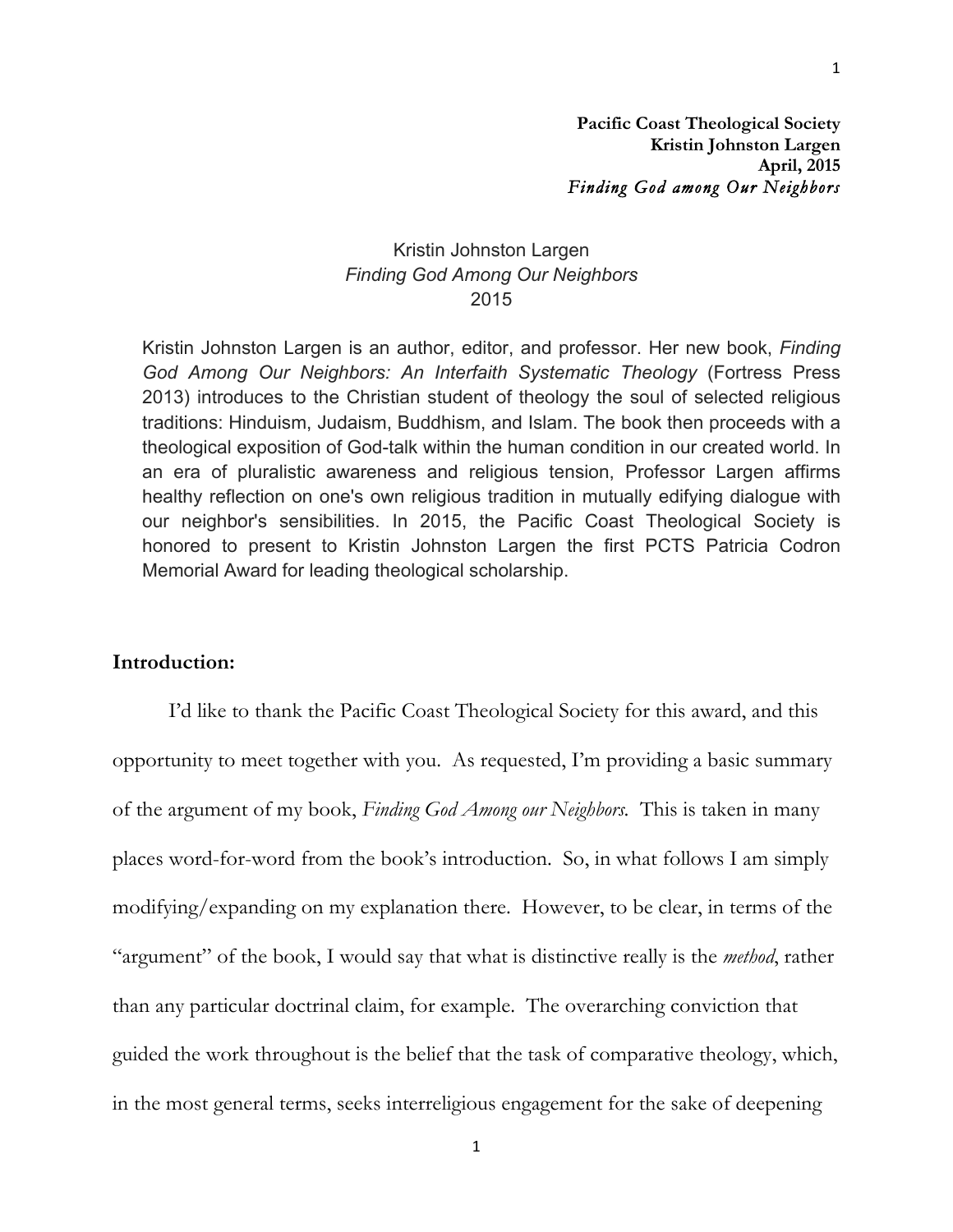and transforming one's own tradition, is, in fact, integral to the traditional work of Christian systematic theology itself. The book is an attempt to provide an example of what a "prolegomena" of sorts to such a systematic theology might look like.  $\Box$ wanted to include "prolegomena" in the book title—Fortress Press said, "Absolutely not!"]

Overall, I admit to being generally pleased with how it turned out; and in my own teaching, it seems to have been received by students fairly well. However, there are many challenges, and I can imagine many questions. The hardest part, of course, is giving enough background in any religious tradition to make the "comparative" part of comparative theology even possible. In its original iteration, the academic discipline of comparative theology is primarily text-based, and requires a deep knowledge of another tradition [including the ability to read texts in their original languages]—and even then, the comparison is very specific, and very detailed.

In my own teaching context—a Lutheran seminary—such a comparison is simply impossible. The students have neither the knowledge nor, I imagine for many of them, the interest to engage in such detail. [It also is a much-less relevant practice for public ministry; and I am committed to giving my students tools for transformation they can use in their public ministry contexts.] So, the book is more like a gateway into comparative theology, offering some basic knowledge and suggestions of things one might want to delve into more deeply, rather than one deep, specific comparison itself. In other words, I'm offering possibilities, rather than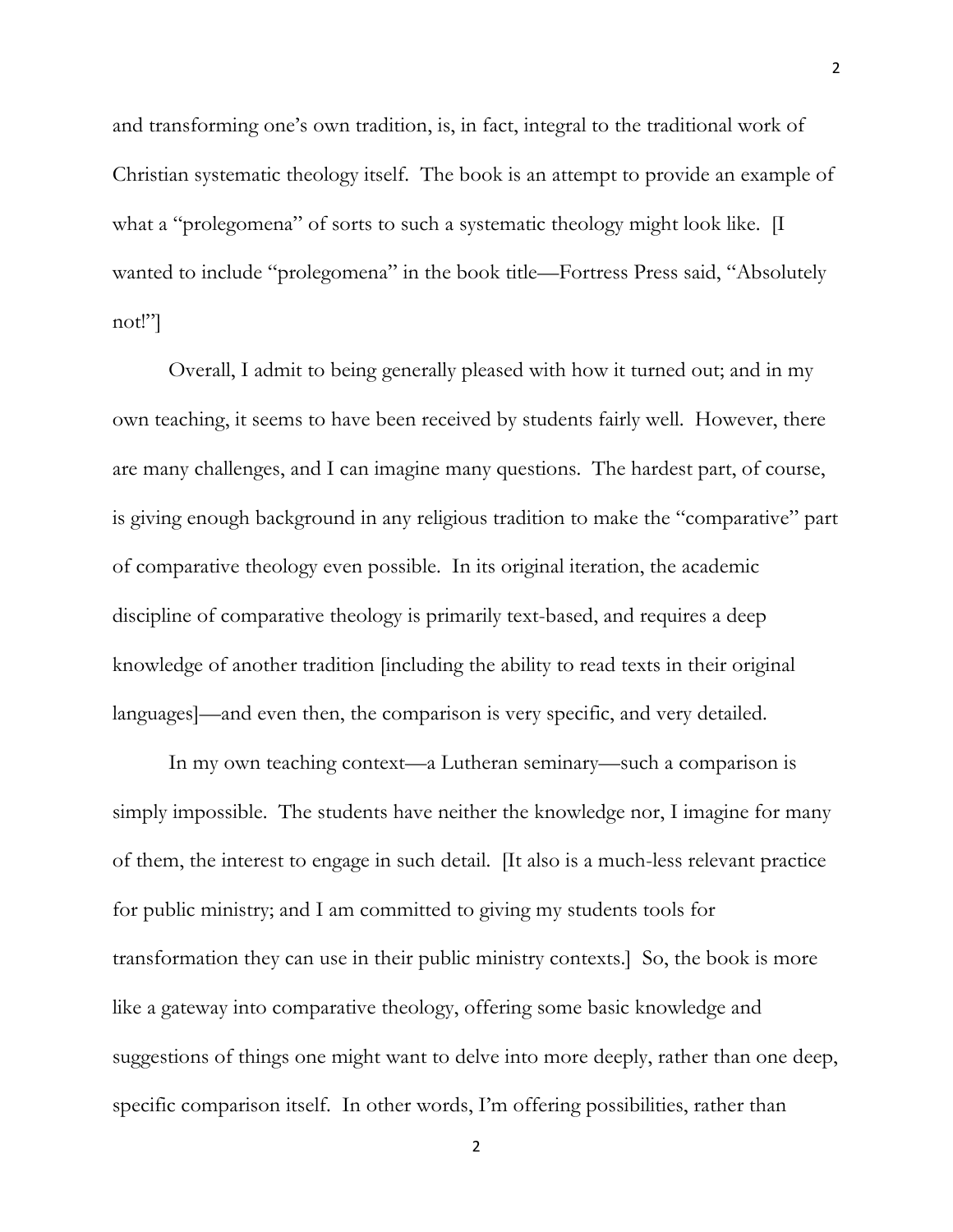mandating conclusions; and I continue to wonder if it doesn't try to do too much. I look forward to our conversation; the summary follows.

### **The Image of House Building**

One of the images that I used in the introduction to the book, and which I now have used in a variety of other places is that of house construction. I contrasted the "necessities" that make a house actually inhabitable—foundation, walls, roof, etc., with the "ornamentation" that makes a house beautiful and comfortable bookshelves, kitchen cabinets, curtains. I argue that, traditionally, comparative theological reflection has functioned as "ornamentation" for Christian theology. That is, the process typically is to delineate Christian doctrine—if not definitively, at least clearly and persuasively; and then, once the doctrines are established engage in a little interreligious embellishment. This might brighten up the place, but it doesn't in any way change the structure. [The most obvious concrete example of this can be found in most one volume systematic textbooks, which typically contain one chapter on "Interreligious Dialogue," or "Christ and the Religions"—or something similar. It often is relatively isolated from the other chapters, and typically is focused on the question of the salvation of non-Christians, and structured accordingly.]

This book is an attempt to do systematic theology in a new way, by considering interreligious engagement as part of the *foundation* of Christian theology, rather than its decoration. In the context of this book, what this means is that, for example, in the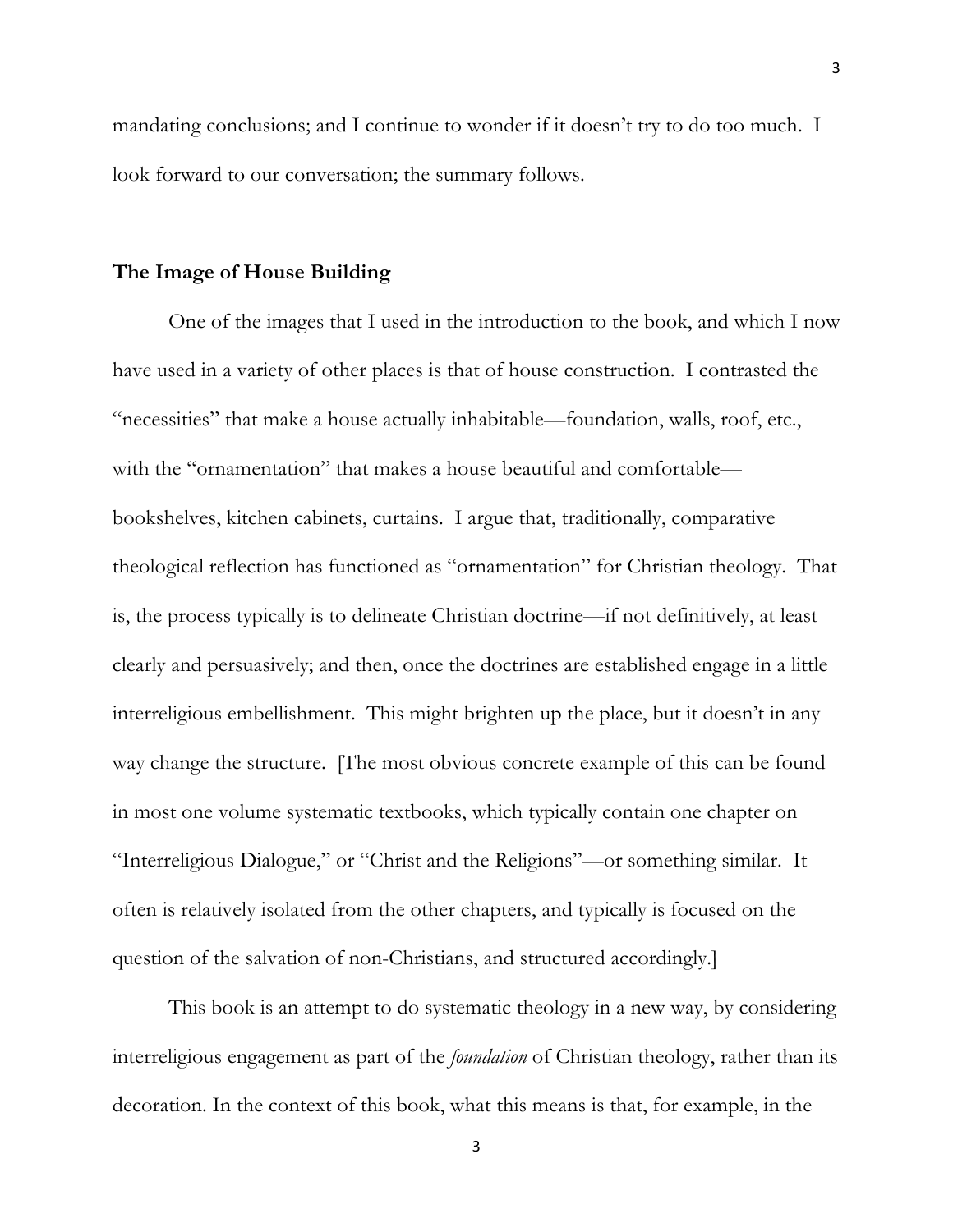construction of a Christian doctrine of God, I include for consideration the concept of the goddess in Hinduism; and in the construction of a Christian understanding of the human person, I include for consideration Islam's belief in humanity's capacity to obey God. In this way, I am attempting to incorporate some general methods and commitments of comparative theology into the basic practice of Christian systematic theology itself, such that the task of defining and describing Christian doctrine includes *inherently* the task of interpreting that doctrine in conversation with specific practices and beliefs of non-Christian religious traditions.

The reason for this is twofold. First, by assuming that Christian theology can accomplish the task of observing, articulating, and proclaiming the work and presence of God in the world without any acknowledgment of that work and presence of God in non-Christian religions, we unnecessarily restrict the theological enterprise and we also exclude millions of people from the scope of God's self-revelation. Second, the human family is deeply and vastly interconnected, with bonds of love, work, and play interweaving all of us together all around the globe. These bonds crisscross religious boundaries in all kinds of ways, and therefore, when Christian theology is trying to make sense of human life in the world and the relationship human beings have to God, it must recognize that what Christians confess about God, creation, and human beings crosses those boundaries, too—being both informed by and informing non-Christian religions.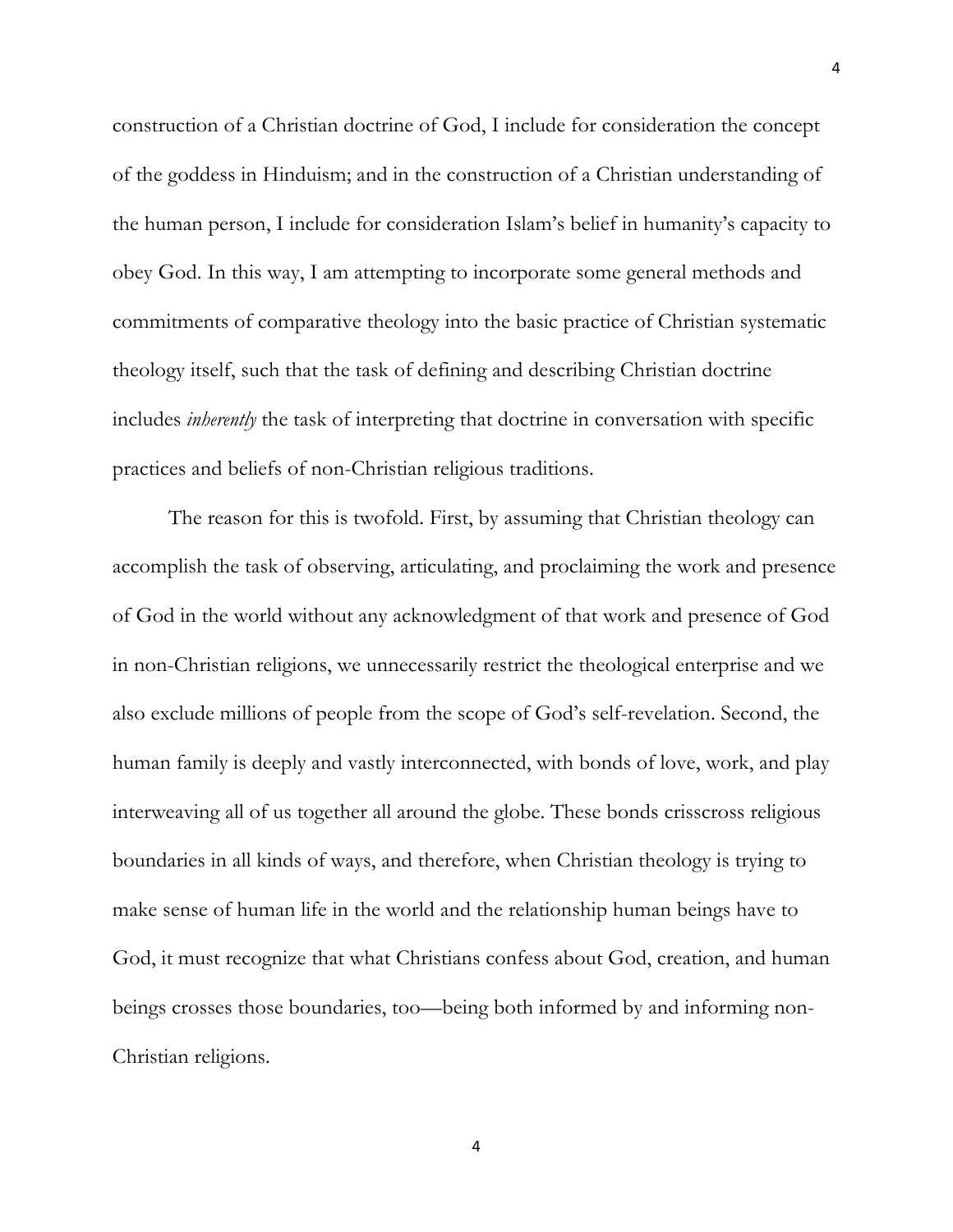I recognize that such work is not easy. For many students of theology, beginning this task for the first time, it is enough to try and get one's head around Augustine, Luther, Barth, Cone, and Ruether, let alone Muhammad and the Buddha. Quickly the task seems to spiral out of hand and out of control, and one is always in danger of losing one's way. This may be true, but frankly, it would be true without the addition of Muhammad and the Buddha; Christian theology is never anything but challenging, multifaceted, and dangerous: How could it be otherwise when we are venturing to name God, describe salvation, and envision the reign of God? So, while it cannot be denied that there are risks and challenges to this enterprise, I argue that the scales tip heavily on the side of reward; and there are three fruits in particular of this comparative work that make it of such critical importance for Christian theology.

5

First, in light of the interconnectedness of the human family mentioned above, it is incumbent upon Christian theology to engage non-Christian religious traditions for the sake of the neighbor, whom Christians are called both to refrain from bearing false witness against, and even more, to love. Second, Christian theology can and should expect to learn something about God in the course of that engagement, based on God's own universal self-revelation. Finally, Christian theology can and should expect that it will be stretched and challenged, but at the same time deepened and strengthened through this engagement, in ways that can transform and nurture the whole Christian community, empowering not only its witness to the gospel but also its relationships to non-Christians communities all over the world, with whom it must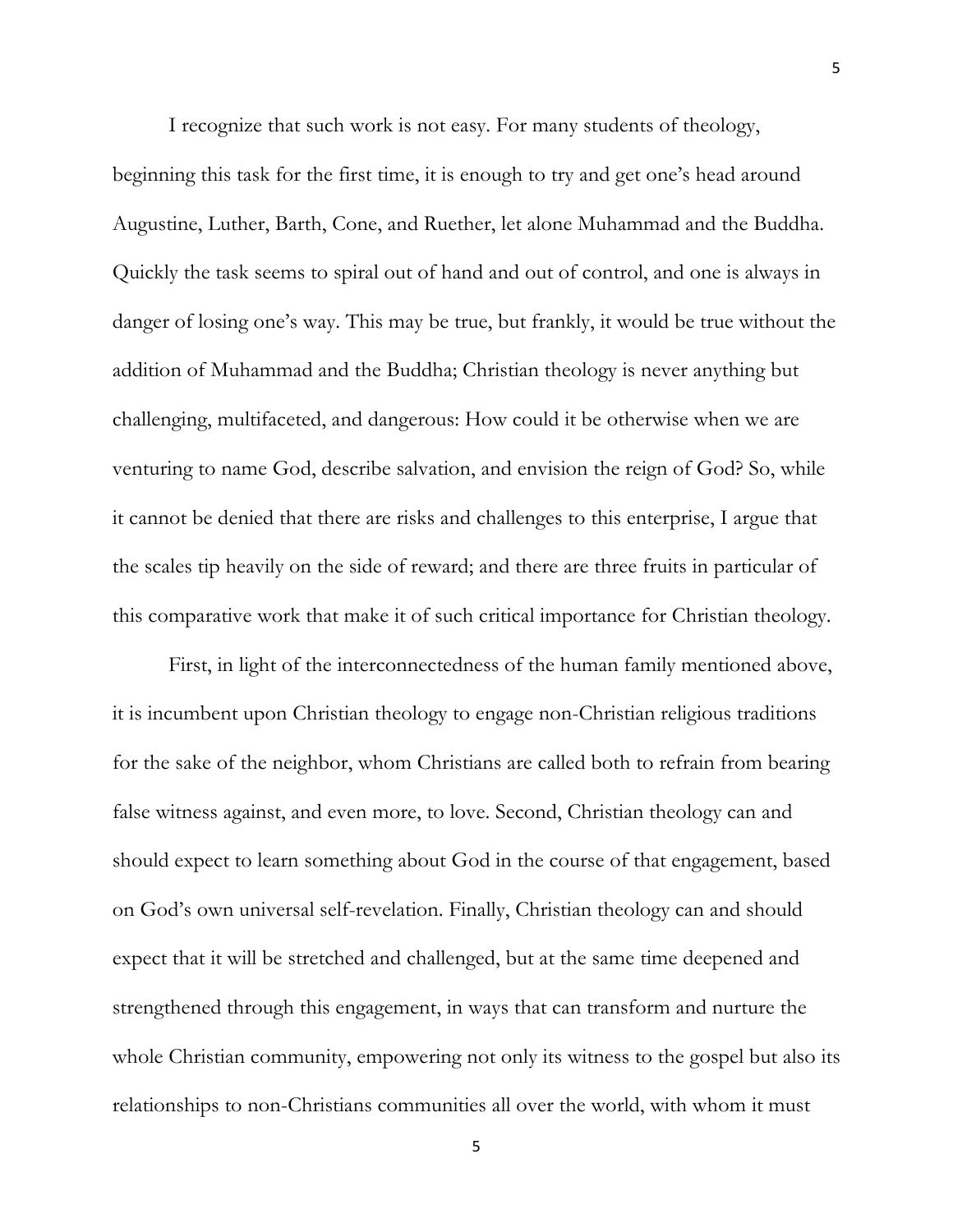partner in the work of justice and peace. It is my hope that all three of these commitments are demonstrated in the chapters that follow.

## **Part One**

There are two particular points of elaboration and explanation that are necessary by way of introduction to the first part of this book. The first relates to the specific audience for which this book is intended, and the second relates to the specific content of the chapters themselves.

The first four chapters consist of brief introductions to four major non-Christian world religions: Hinduism, Judaism, Buddhism, and Islam; and the choice of these four in particular requires a word of explanation. Certainly, the term "world religions" or "global religions" is not the category it used to be, in light of the unprecedented, rapid movement of both people and ideas in the twentieth and twenty-first centuries. Besides merely pointing to "religions that are practiced in the world," which would be its most general meaning, more specifically, the category of "world" religions points to religious traditions that are not geographically bound: they transcend national, cultural, and physical barriers. Christianity, Buddhism, and Islam warrant the term because they are, inherently, "missionary" religions—that is, there is no question of the possibility of conversion: "In these traditions, the very core of their faith includes the notion that their religion is greater than any local group and cannot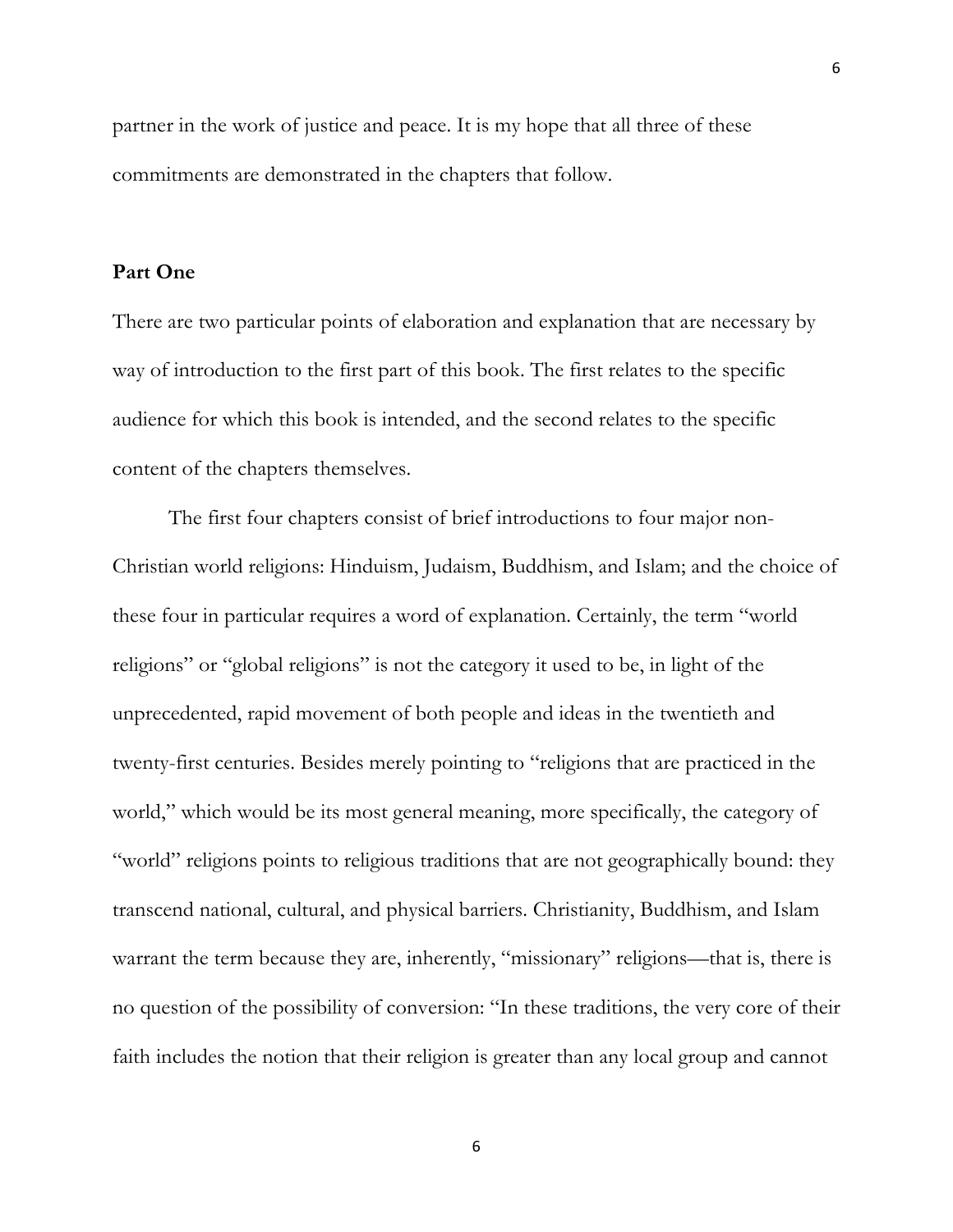be confined to the cultural boundaries of any particular region."1 Judaism and Hinduism belong to this category not because of an inherent transnational principle within the religion itself, but primarily because of migration and the establishment of diaspora populations all over the world. Four of these five are also the largest global religious traditions—Judaism is the exception. Certainly, other traditions could be considered: Sikhism likely would be the next logical choice. However, these five religious traditions are the ones typically named as the principal "world religions," and so they are the ones included here.

7

The introductions to these religions are intended specifically for Christians, particularly for Christians who are in seminary and preparing for careers in public ministry. Here is why that is important. Given my intended audience, I have chosen and organized the material for these chapters into categories that make sense for Christians, anticipating the questions Christians will ask, and the specific things Christians will want to know. What this means is that, basically, I am putting Hinduism into a Christian-shaped box, custom-fitting it for Christian eyes and minds. Inevitably, then, there will be distortions and omissions.

Think of it this way. Imagine that you have been asked to interview someone, to learn about who she is and what is significant in her life. The way you choose to do this is to ask her ten questions that you think are the most important, the most critical, the best, for getting to the heart of who she is. And, in the interview, that is what you

<sup>&</sup>lt;sup>1</sup> Global Religions: An Introduction, ed. Mark Juergensmeyer (New York: Oxford University Press, 2003), 7.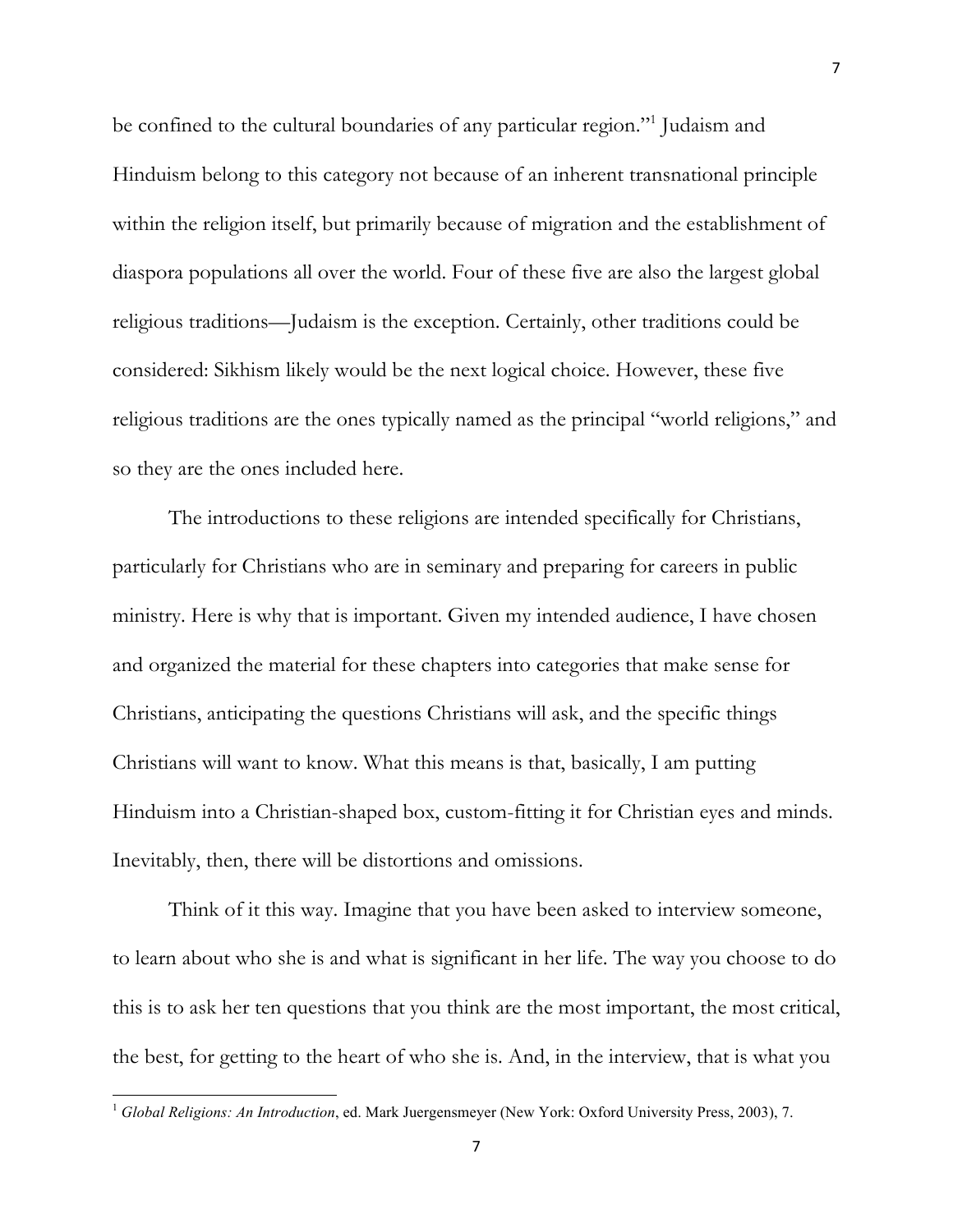do: you ask your questions, she answers them, and then you thank her and leave. Certainly there is no doubt you will have received very important information, and certainly you will have a good picture of who she is. In that way, your interview will have been a success. However, think about what you have missed by not allowing *her* to narrate the story of her own life: allowing her to choose the topics of importance, allowing her to judge what is and is not significant, and allowing her to speak on the things that are most critical in her eyes. You may well miss some vital pieces of the puzzle, and you may distort other things by describing them out of context: giving some things too much attention, and giving other things too little.

So too, I fear, in the four chapters ahead. In order to be as clear as possible for a Christian audience, I have sacrificed some of each religion's own voice (I hope not too much), and I am telling their story in a way different than they would tell it for themselves (continuing the metaphor). I say this to be honest up front: I am a Western Christian writing primarily for Western Christians, and this fact naturally affects the picture I am painting of these religions. Thus, it is not the same picture that an insider would paint. One's perspective always influences one's conclusions, and all scholars, particularly scholars of religion, must be transparent about that fact. It is my hope that the reader will seek out other sources of information, particularly texts and/or personal contacts from within these traditions, so that the unique voices of these religions might be heard on their own terms.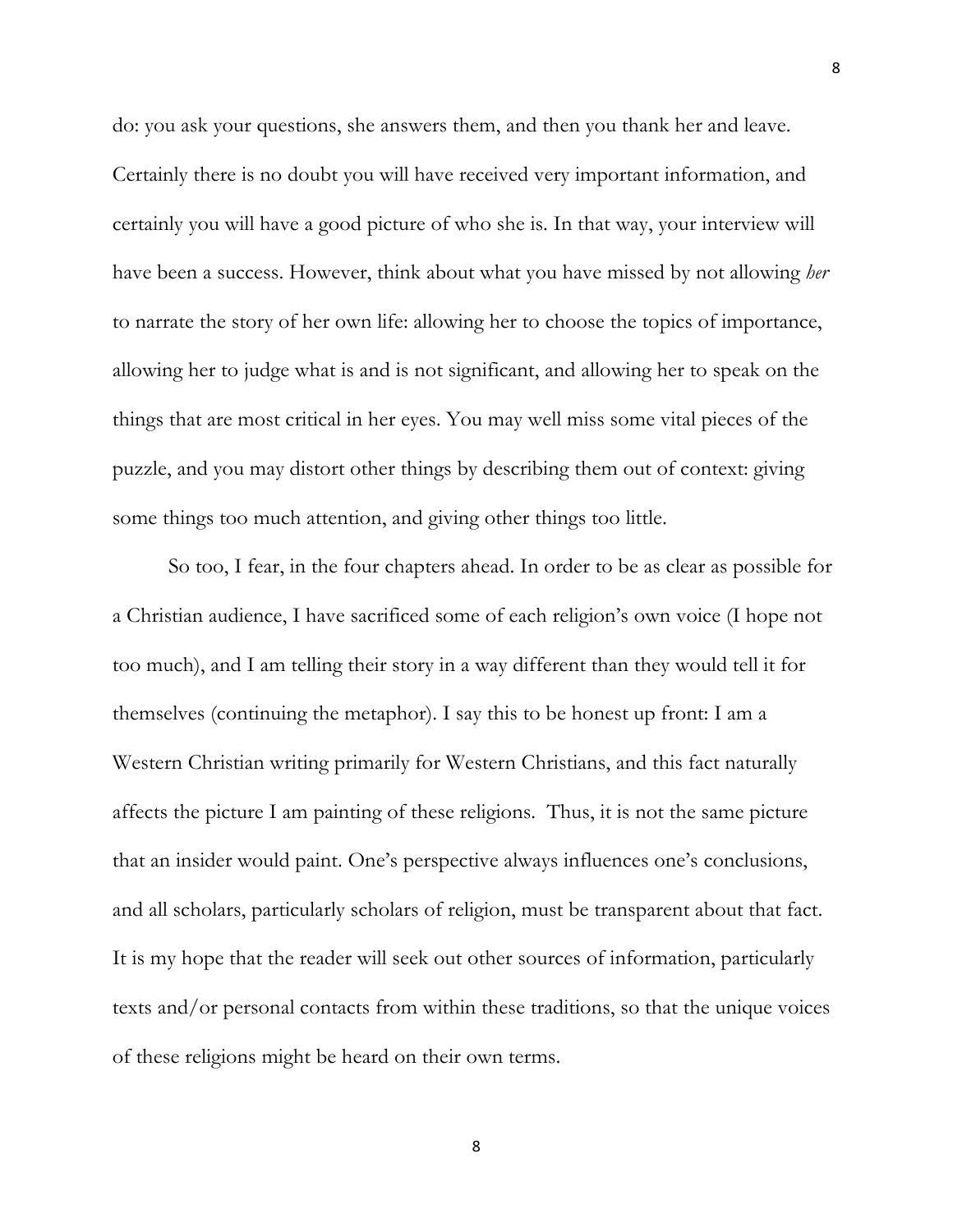The second point of explanation relates to the content of these four chapters specifically their brevity. Obviously in a book of this size and scope, there are serious and substantial limitations on the amount of detail, the number of differing facets, and the various exceptions to the rule that can be included. Some of this I think is actually quite fine: for those who are unfamiliar with these religious traditions, there is a limit to the amount of new information that can be accurately retained and processed in the grand scheme of this theological endeavor . Too much information is simply overwhelming and unhelpful. These chapters are meant to be stepping stones and entry points, nothing more.

However, the downside, of course, is that it has been impossible to describe at any length the nuances, subtleties, and intricacies of each tradition—to say nothing of the various subtraditions within each. These chapters use broad strokes, not detailed outlines; highways, not the back roads; and headers, not footnotes. There is simply no way in these introductory chapters to do justice to the complexities of each religious tradition; thus I have not even tried.

Again, let me suggest an analogy. Imagine as a Christian you were asked to describe the Christian faith for someone entirely unfamiliar with it. Suddenly, you would find yourself in the unenviable position of having to describe and explain accurately not only mainline Protestantism, but also Roman Catholicism, Eastern Orthodoxy, Pentecostal traditions, Seventh Day Adventists, etc. Somehow, you would have to create an umbrella under which these very different Christian groups could be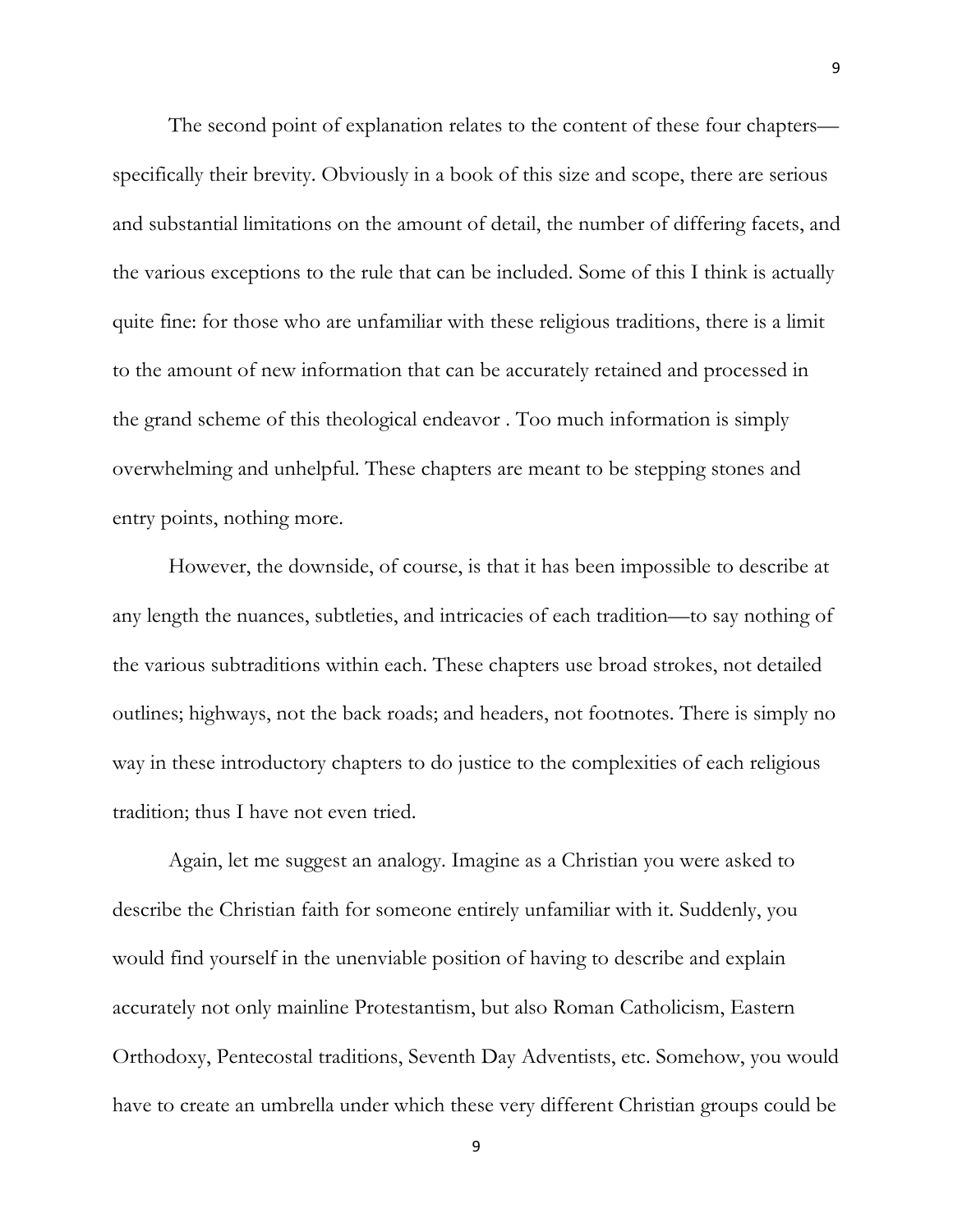located—to some degree at least. I hope it is clear that you would, by necessity, have to leave some individual particularities out, make use of generalizations, and privilege some traditions over others, based on your own particular Christian lens.

For example, as a Lutheran, when describing baptism, even though I can describe and explain "believer's baptism," my own theological understanding of baptism is rooted in infant baptism, and therefore my explanation of what baptism is, why Christians baptize, what baptism means in the life of an individual reflects that particular standpoint. This type of preferencing is unavoidable; and, inevitably, it will be in evidence in the following chapters, as my description of each religion necessarily reflects not only my own biases, but my academic and personal experiential background as well.

# **Part Two**

The second part of this book is where the heart of the comparative work occurs. As noted previously, the three chapters that make up Part Two demonstrate the core theological claim that I argue is essential for a faithful and relevant articulation of Christian theology in the twenty-first-century global context: Christian theology is strengthened and enhanced through the engagement with non-Christian religions. Basically, the argument is that "[Comparative theology] can in non-trivial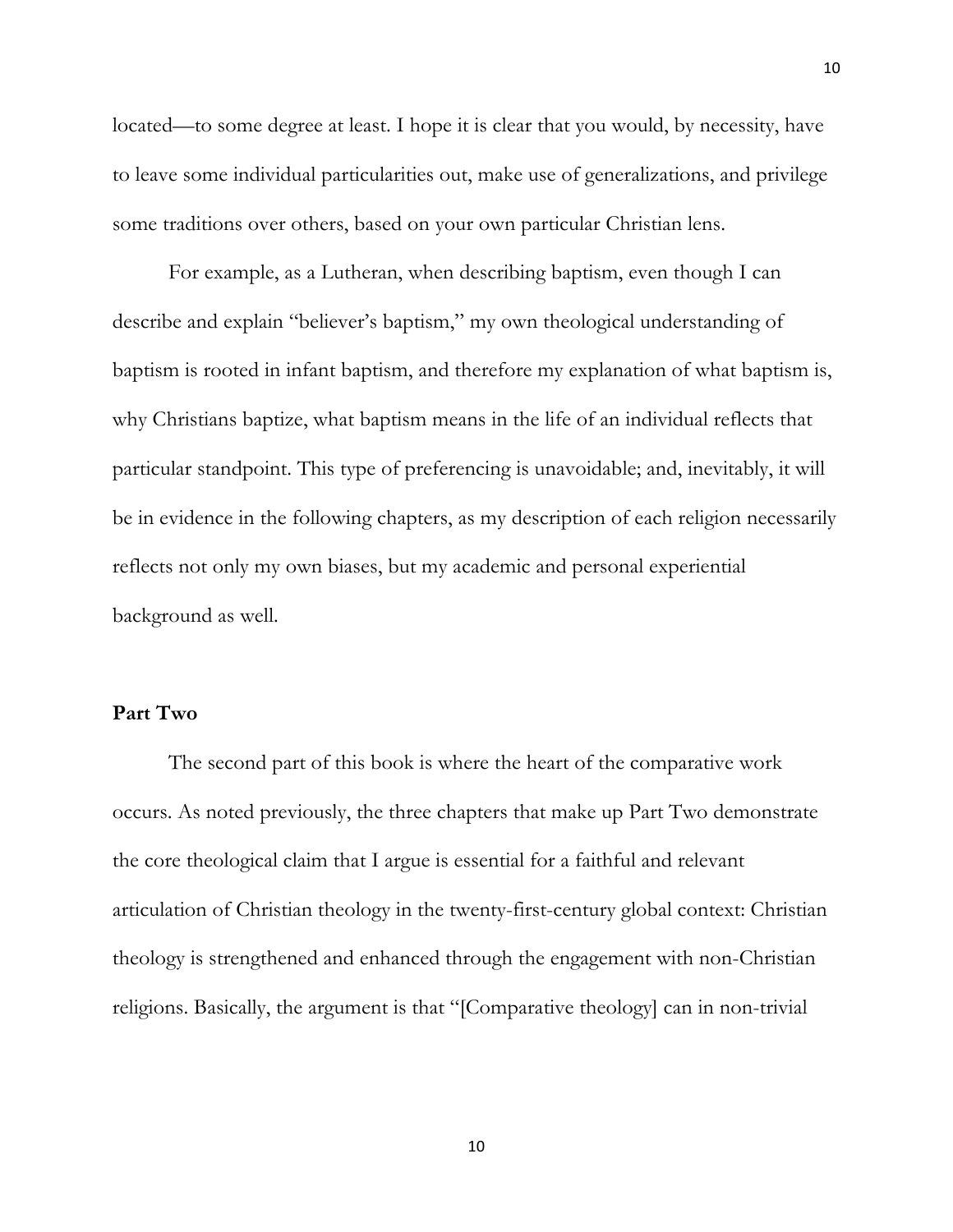ways be in harmony with traditional (doctrinal) theology";<sup>2</sup> and, even more, comparative theology actually can augment and deepen doctrinal theology.

Seeking to demonstrate that claim, each chapter in Part Two is comprised of three constructive theological chapters, each of which focuses on one central Christian theological locus—God, humanity, and creation—enriched by a vital comparative component. The chapters are laid out as follows. Each chapter elaborates the core claims Christian theology makes regarding each locus—the central assertions Christianity affirms about God, the human being, and creation. However, interspersed and alongside those claims, relevant and related doctrines from Buddhism, Hinduism, Judaism, and Islam are introduced. Through this juxtaposition, the chapters seek to nuance and deepen an understanding of Christian theology, helping the reader see familiar territory in new ways, and gain a fresh perspective on traditional faith claims.

In his book, *Comparative Theology: Deep Learning Across Religious Borders*, Francis Clooney writes: "If [comparative theology] does not disrespect doctrinal expressions of truth, neither does it merely repeat doctrinal statements as if nothing is learned from comparative reflection. Rarely, if ever, will comparative theology produce new truths, but it can make possible fresh insights into familiar and revered truths, and new ways of receiving those truths."3 This, then, is the overarching goal of the book as a whole: creating for the Christian reader in particular the possibility of fresh

<sup>2</sup> Francis X. Clooney, S.J., *Comparative Theology: Deep Learning Across Religious Borders* (Malden, MA: Wiley-Blackwell, 2010), 111.

 $3$  Ibid., 112.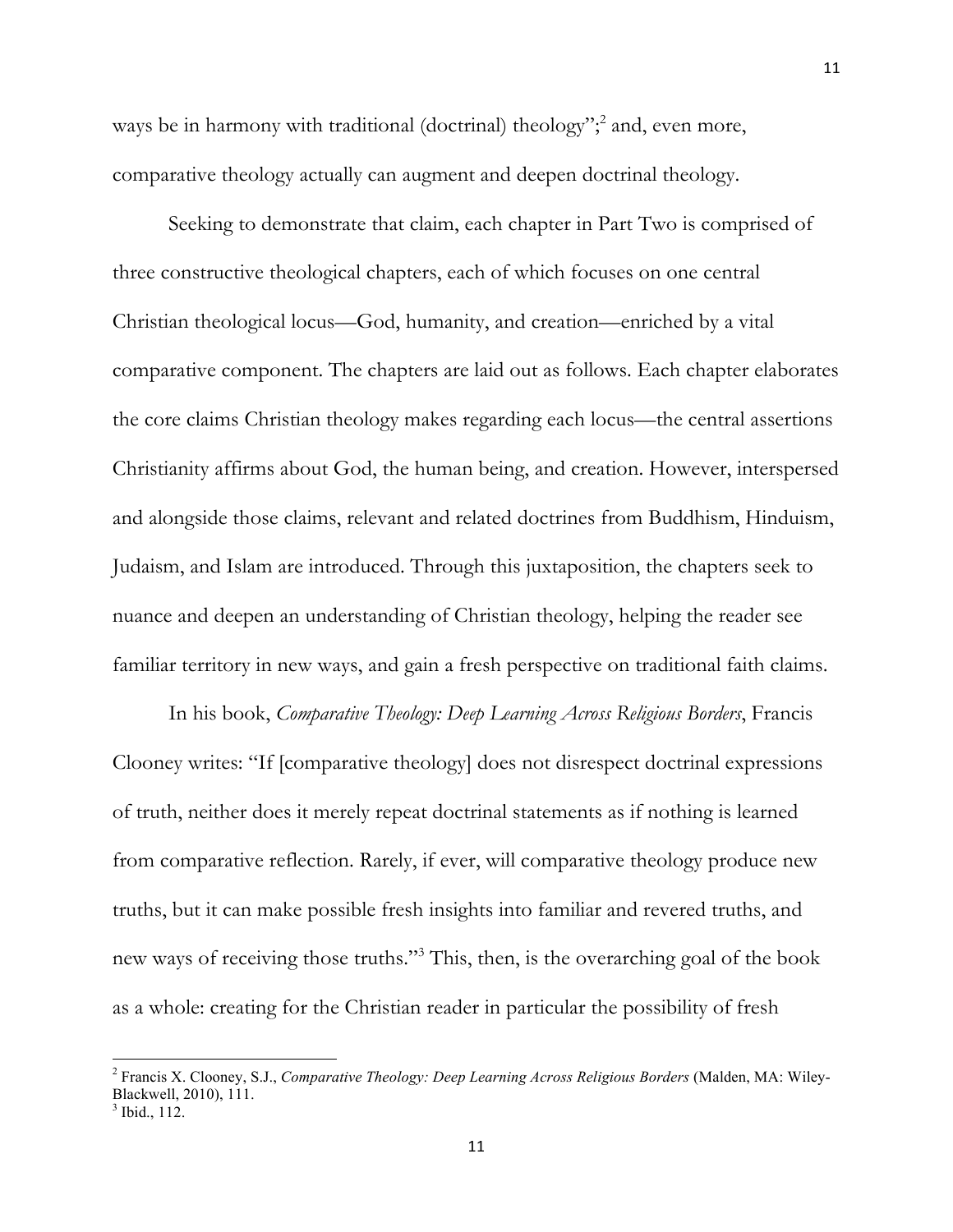insights, and new ways of understanding and articulating those insights—not only for one's own theological edification, but for the sake of the church as whole, and the presentation of the gospel.

In the pursuit of this goal, one deliberate choice has been made in constructing these three chapters: I intentionally have not drawn specific conclusions from the interreligious comparisons I present, in order to avoid telling the reader what she should think about this or that particular doctrine and its relationship to Christianity. Instead, I have left the specific interpretation to the reader, inviting her to make connections for herself. The simple reason for this is that I do not want readers to be limited or hindered by pre-established assumptions that prescribe what conclusions "should" be drawn. Instead, my hope is that readers will see connections I have not, thus contributing to the theological conversation in their own ways, from their own theological contexts and traditions. At the same time, however, to facilitate these connections, there are questions at the end of each chapter, inviting reflection on specific interreligious contrasts.

### **Conclusion: Theology** *Matters*

Finally, one last thing needs to be said. The principal theological conviction that grounds this particular book, and the comparative method that shapes it, is my belief that theology *matters*: it matters for one's individual life in the world, and it matters for the human community as a whole. It is my strong conviction that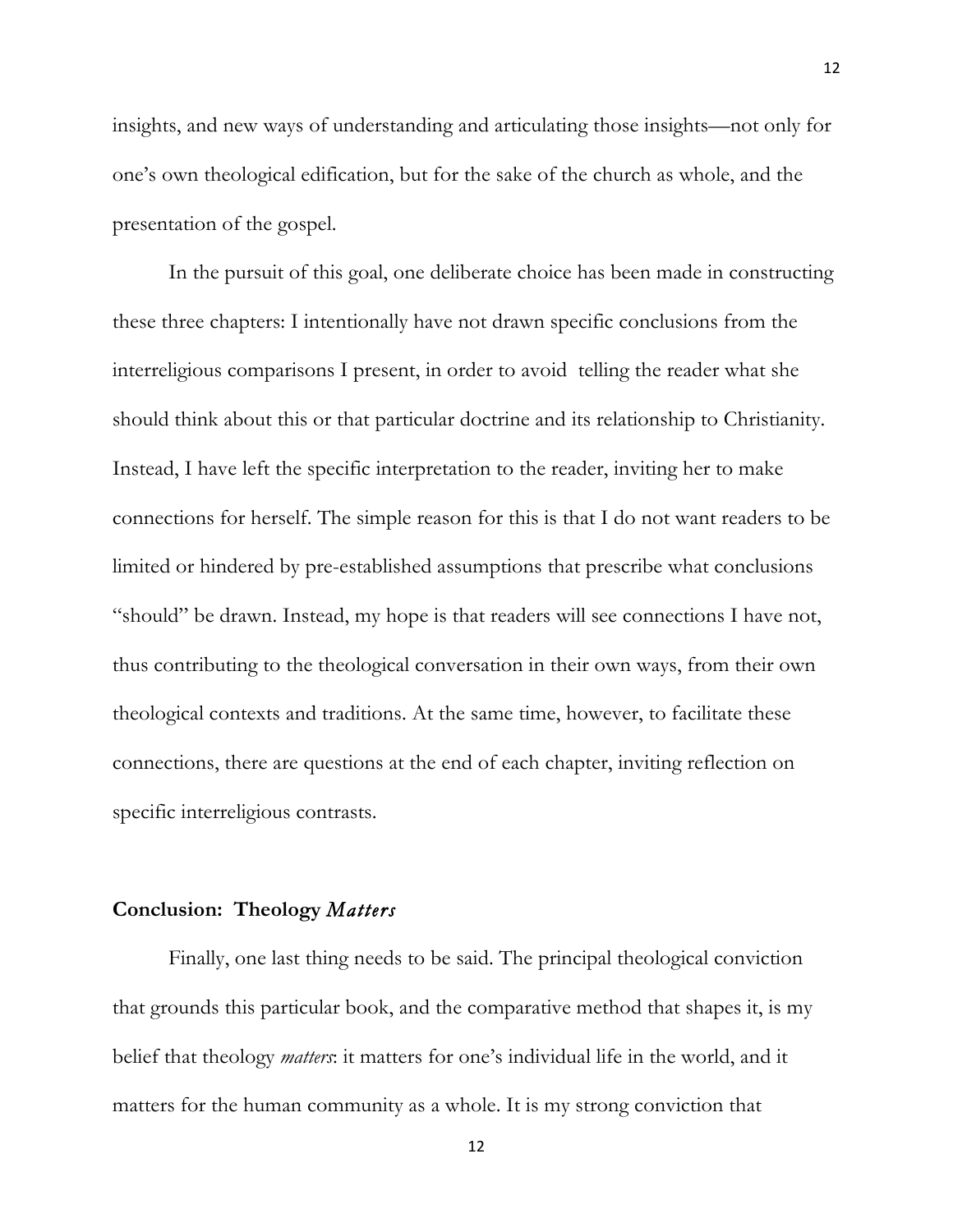Christian theology can and should positively inform and transform the way Christians think and live, in such a way that not only are their lives richer and more meaningful, but also that they, in turn, through the power of the Holy Spirit, are inspired to create richer and more meaningful societies. But this can only happen if Christian theology meets people where they are, and speaks to the situations in which they find themselves.

James Cone, in *Risks of Faith*, recounts his struggle during his doctoral studies, as he tried to bring his experiences as an African American in the civil rights movement into his theology courses. He writes, "When I asked my professors about what theology had to do with the black struggle for racial justice, they seemed surprised and uncomfortable with the question, not knowing what to say, and anxious to move on with the subject matter as they understood it. I was often told that theology and the struggle for racial justice were separate subjects  $\dots$ ." This is untenable. If Christian theology has nothing to say about race, justice, and an ethical society—as though God has no interest in race, justice, and an ethical society—it renders itself irrelevant and relegates itself to the sidelines of human existence.

In the same way, I would argue that if Christian theology has nothing to say about the vast world of millions and millions of people with vibrant, diverse, passionately held religious beliefs and practices, it is hardly living up to its name as

13

<sup>&</sup>lt;sup>4</sup> James H. Cone, *Risks of Faith: The Emergence of a Black Theology of Liberation, 1968-1998 (Boston: Beacon,* 1999), xiv.